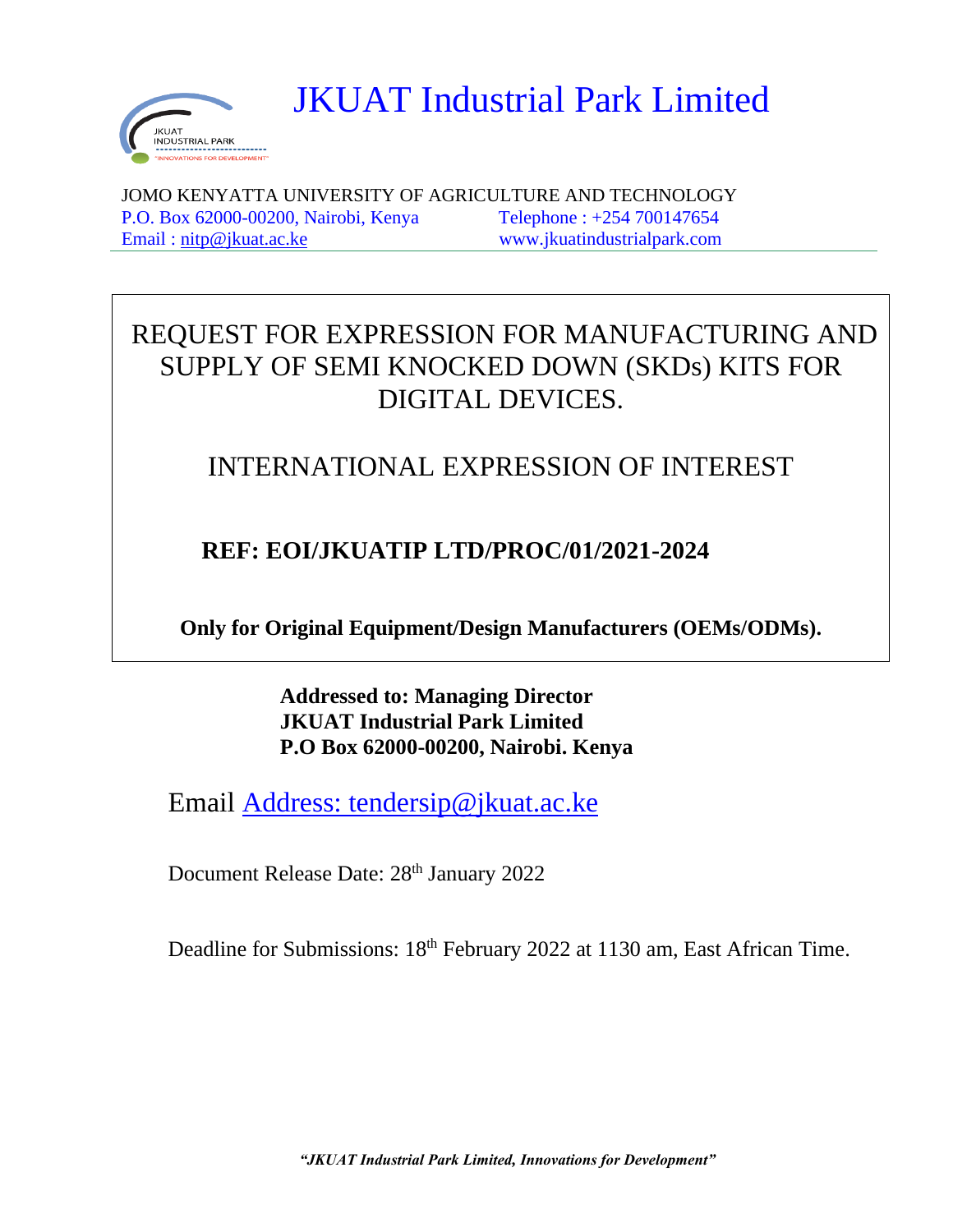## **1.0 INTRODUCTION**

The JKUAT Industrial Park initially called Nairobi Industrial and Technology Park, an initiative of JKUAT, GoK and the private sector was established through a mutual Memorandum of Understanding (MoU) between Jomo Kenyatta University of Agriculture and Technology (JKUAT) and the Ministry of Industrialization and Enterprise Development (MoIED) signed in 2012. It was set up to accelerate innovation and commercialization towards the achievement of the aspirations of Kenya under the Kenya Vision 2030. This was geared towards facilitating the transformation of innovations and research findings into sustainable enterprises by availing an incubation process. The Park is to stimulate and manage the flow of knowledge and technology from universities, R&D institutions and other innovation pools to the industry. The priority areas of JKUAT IP Ltd include Agro-processing, Agromachinery, Electrical and Electronics, Biotechnology, ICT and Packaging.

The principal activities of JKUAT Industrial Park Ltd include Manufacturing and Assembly of digital devices.

## **2.0 LOCAL ASSEMBLY OF COMPUTERS**

JKUAT IP Ltd operates a local assembly plant at the JKUAT Main Campus in Juja to manufacture a range of consumer, corporate and education devices including Smart Phones, Tablets, 2in1 devices, laptops, desktops and e-Learning access points under the TAIFA brand.

The company is undertaking local assembly of computing devices as part of a wider vision under the Kenya Vision 2030 – that is building capacity for full-scale local production and manufacturing of electronics in Kenya by the year 2030.

## **3.0 OBJECTIVES OF THE EOI**

The main activity of JKUAT Industrial Park Ltd is assembling of digital devices like tablets, laptops, desktops etc. The company intends to expand the range of products that it offers to its clients. In this regard the company seeks to partner with interested Original Equipment/Design Manufacturers (OEMs/ODMs) in the acquisition of Semi Knock Down Kits of the digital devices for the local assembly in Kenya.

#### **4.0 SCOPE**

The selected manufacturer (s) will offer semi knocked down kits for digital devices for assembly in our local assembly plants.

#### **5.0 EOI REQUIREMENTS FOR THE BIDDERS:**

Interested OEMs/ODMs are hereby invited to submit their Expression of Interest (EOI) in providing information to show their suitability for the strategic partnership including:

| Category    | Requirement     | <b>Qualification Criteria</b>                                      |
|-------------|-----------------|--------------------------------------------------------------------|
| 1. Company  |                 | The manufacturer   At a minimum, the OEMs/ODMs should submit:      |
| Information | shall<br>share  | $a \mid a$ ) Certificate of incorporation/Registration certificate |
|             | detailed<br>but | (Evidence of registration/establishment of the firm 's             |
|             | relevant        | manufacturing plants/factories).                                   |

 *"JKUAT Industrial Park Limited, Innovations for Development"*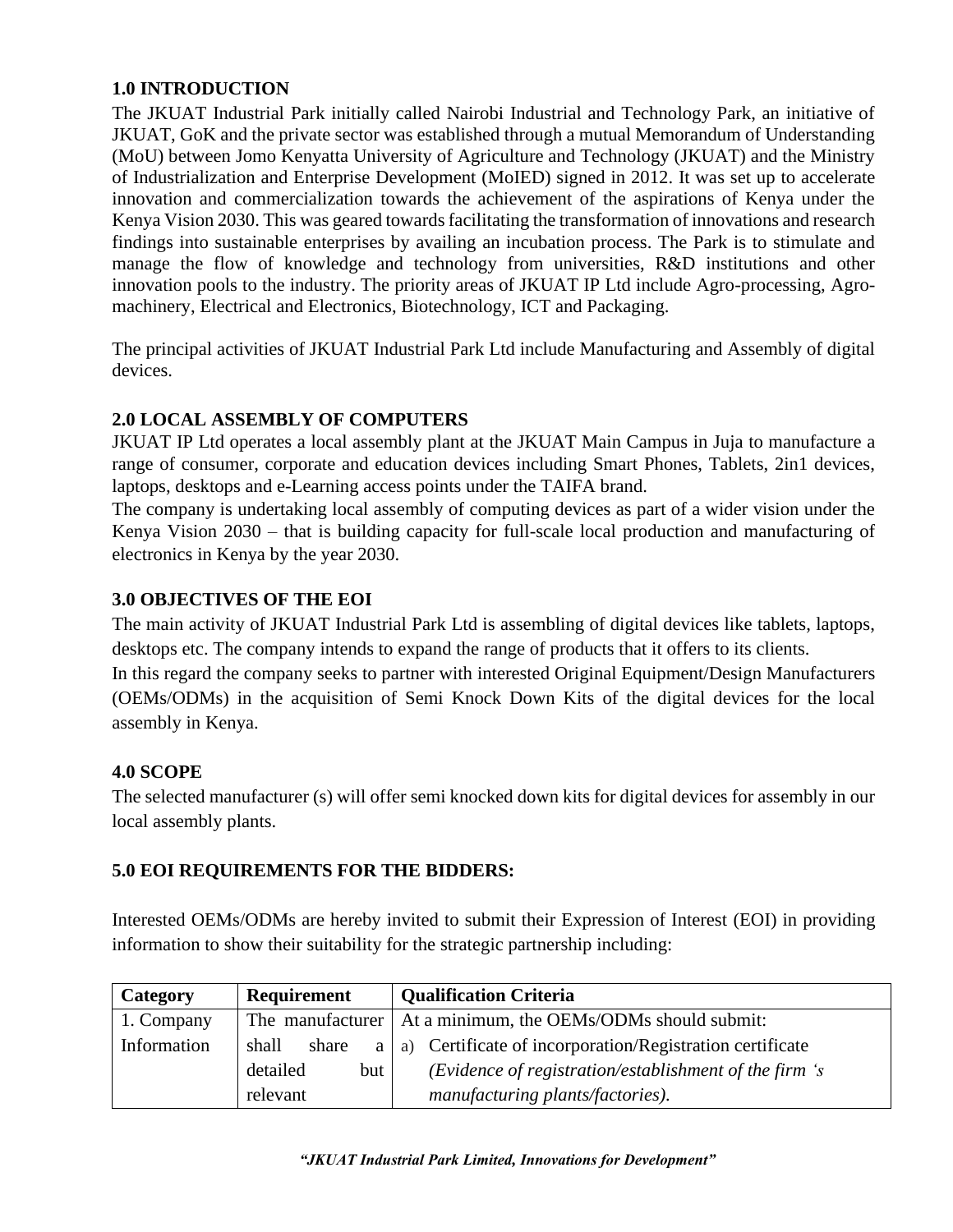|              | information about  |    | b) Business permit, indicating registered physical locations and                                                        |
|--------------|--------------------|----|-------------------------------------------------------------------------------------------------------------------------|
|              | the manufacturing  |    | addresses of the OEM's/ODM's business premises and                                                                      |
|              | company            |    | contact details.                                                                                                        |
|              |                    |    | c) Certificate of Proprietary rights on the proposed brands of                                                          |
|              |                    |    | items from relevant authorities in the country of domicile.                                                             |
| 2. Overall   | Relevant technical | a) | Company profile clearly indicating business focus in areas                                                              |
| firms'       | Capacities<br>and  |    | relevant to the proposed strategic partnership.                                                                         |
| experience   | capabilities.      |    | b) Relevant product catalogue and technical specifications                                                              |
|              |                    |    | c) Build a detailed response showcasing what firm's capacity                                                            |
|              |                    |    | and experience in offering SKDs, including reference list for                                                           |
|              |                    |    | major clients in the past three years.                                                                                  |
|              |                    | d) | Evidence of experience in exporting similar products to other                                                           |
|              |                    |    | countries/regions                                                                                                       |
|              |                    |    | e) Evidence of stable human capital for manufacturing and                                                               |
|              |                    |    | quality assurance, marketing, distribution and after-sales                                                              |
|              |                    |    | services.                                                                                                               |
|              |                    | f  | Evidence of reverse logistics infrastructure, so as to                                                                  |
|              |                    |    | determine the total cost of ownership/whole-life cycle                                                                  |
|              |                    |    | costs/investment.                                                                                                       |
|              |                    | g) | Propose the best approach for the <b>proposed strategic</b><br>partnership for consideration by JKUAT IP Ltd, including |
|              |                    |    | cost-benefit analysis and economic sustainability.                                                                      |
| 3.Compliance | OEMs/ODMs<br>to    |    | a) Evidence of compliance with prevailing national and                                                                  |
| with Law and | share evidence on  |    | international laws/regulations on environment, occupational                                                             |
| Regulations  | compliance         |    | health, safety, competition, labour/ wages, taxation, energy                                                            |
|              |                    |    | and material sources and utilization, diversity, social                                                                 |
|              |                    |    | inclusion and any other relevant rules.                                                                                 |
|              |                    |    | b) In particular, the OEMs/OEMs should propose a local content                                                          |
|              |                    |    | plan indicating: SPECIFIC transfer technology transfer, skills                                                          |
|              |                    |    | and knowledge through training, mentoring and participation,                                                            |
|              |                    |    | employment, commercial and other economically viable                                                                    |
|              |                    |    | opportunities that JKUAT Industrial Park will derive as a                                                               |
|              |                    |    | partner, as provided for in Section 155(b) of PPADA, 2015                                                               |
|              |                    |    | and Regulation $144(1)(a)$ and (3).                                                                                     |
| 4.Customer   | Sales/             | a) | Evidence of registered marketing and distribution networks                                                              |
| service      | Marketing/         |    | in African and around the globe.                                                                                        |
|              | distribution       |    | b) Evidence of registered after-sales services centers or                                                               |
|              | networks           |    | networks in African and around the globe.                                                                               |
| 5. Best      | Value              | a) | OEMs/ODMs is required to submit evidence of any relevant                                                                |
| Global       | proposition,       |    | industry certifications/accreditations (like ISO) held by the                                                           |
| Practices    | innovation, ISO    |    | company and best global practices adopted.                                                                              |
| culture      | and relevant       |    |                                                                                                                         |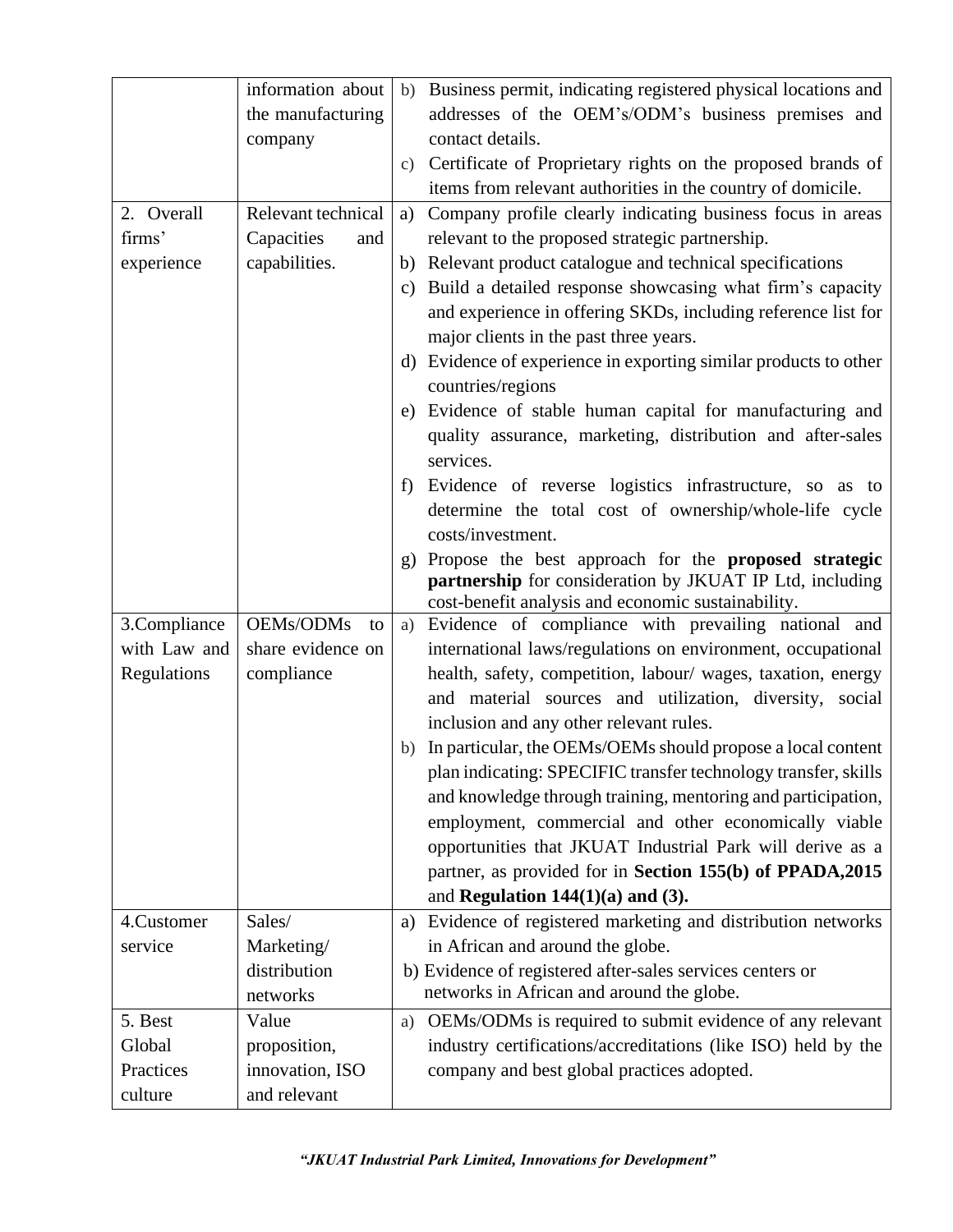|                | other            | OEMs/ODMs should submit any award or customer<br>(b)           |
|----------------|------------------|----------------------------------------------------------------|
|                | certifications   | recognition in the industry by a nationally or internationally |
|                |                  | recognized organization.                                       |
| 6. Eligibility | Self-declaration | a) The OEMs/ODMs must not have been excluded as a result of    |
|                | signed by the    | prohibition in the laws of Kenya or official regulations       |
|                | Authorized       | against commercial relations with Kenya, or by an act of       |
|                | representative   | compliance with UN Security Council resolution.                |
|                |                  | b) The OEMs/ODMs must not be under sanctions by the Public     |
|                |                  | Procurement Regulatory Authority or are not under a            |
|                |                  | suspension or a debarment imposed by any other entity of the   |
|                |                  | Government of Kenya, or any international organizations.       |
|                |                  | c) The OEMs/ODMs commits to adhere to the Suppliers code of    |
|                |                  | ethics derived from the 10 principles of the UN Global         |
|                |                  | Compact in the areas of Human Rights, Labour Standards,        |
|                |                  | Environment and Anti-corruption.                               |

## *Note: All submitted documents should be translated into English.*

#### **6.0 SELECTION/SHORTLISTING PROCESS**

Upon being shortlisted, the responsive OEMs/ODMs will be selected in accordance with the "Twostage" or "Specially permitted Procurement Procedure" tendering methods as provided in Sections 99 and 114A of Public Procurement and Assets Disposal Act of 2015 respectively.

#### **7.0 NOTIFICATION TO PARTICIPANTS**

Evaluation will be done immediately after the deadline for submission of EOI documents, JKUAT IP Ltd will evaluate responses received and will notify all the applicants of the outcome of the EOI evaluation.

#### **8.0 HANDLING OF REQUESTS FOR CLARIFICATIONS**

Further information can be obtained at the email address provided below during office **0900 to 1700 hrs East African Time**. Any clarification should be emailed utmost three (3) days before the application deadline given below to this email:  $tendersip@jkuat.acke$  Any response(s) to clarification(s) sought or addendum shall be posted in the website referred to under (1) above. Applicants are therefore advised to be regularly checking for any such additional information.

#### **9.0 NOTE TO OEMs/ODMs**

JKUAT Industrial Park Ltd reserves, has its sole discretion, the right to select or reject either in totality or partially, any or all proposals made in the context of this EOI. Any such decisions made will be final and no correspondence will be engaged into, other than for informing the bidders of the outcome of the process